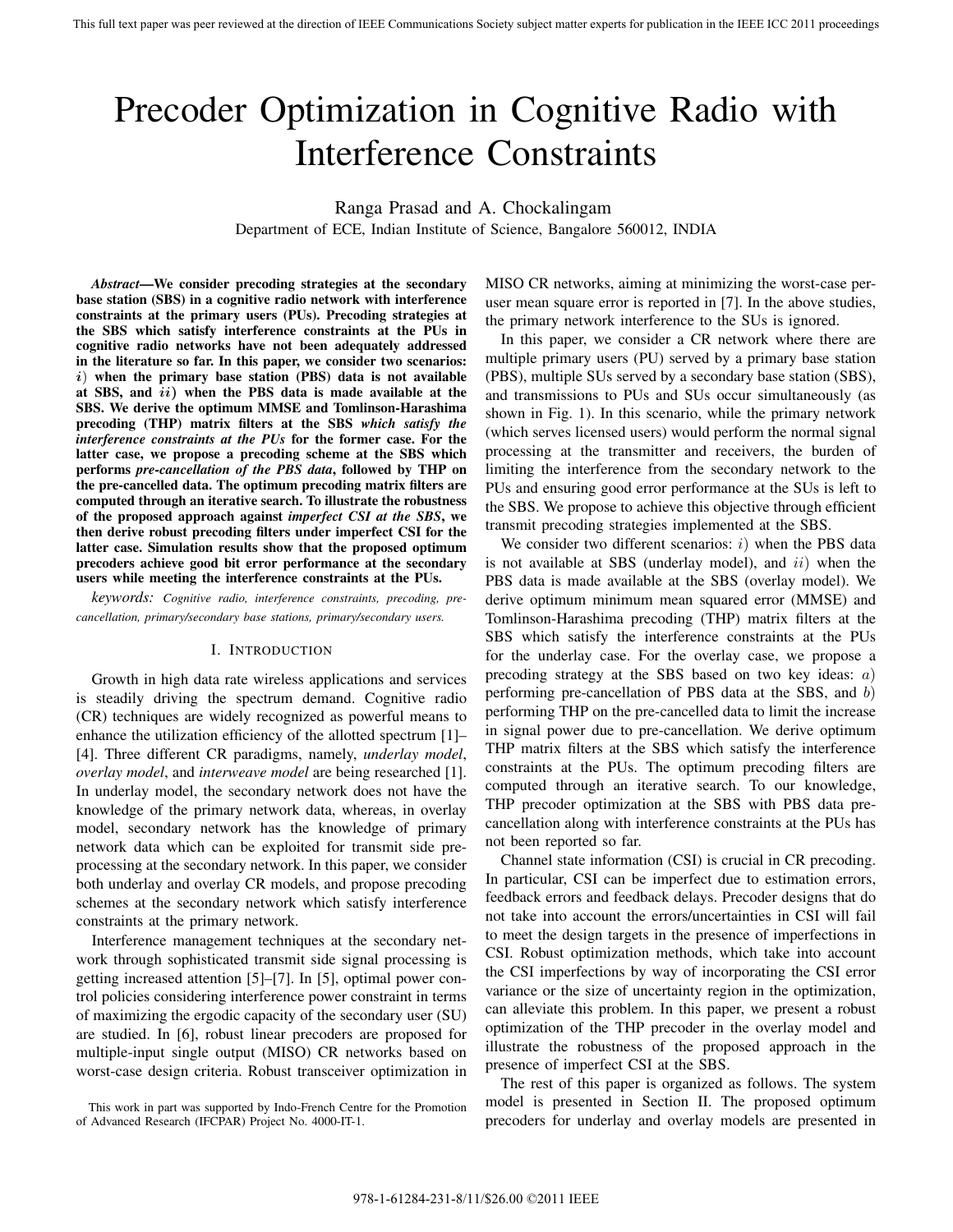Sections III and IV, respectively. Robust optimization of THP with imperfect CSI in overlay model is also presented in Section IV. Simulation results and discussions are presented in Section V. Conclusions are presented in Section VI.

# II. SYSTEM MODEL

We consider a CR network shown in Fig. 1. A PBS having  $R$ transmit antennas serves N PUs on the downlink,  $R \geq N$ . The PUs are equipped with one receive antenna each. In addition, a SBS having  $M$  transmit antennas communicates with  $K$  SUs on its downlink,  $M \geq K$ . The SUs are also assumed to have one receive antenna each<sup>1</sup>.

Let  $\mathbf{x}_p = [x_{p1}, x_{p2}, \cdots, x_{pN}]^T$  denote<sup>2</sup> the data symbol vector that needs to be communicated from the PBS to the PUs, where  $x_{pi}$  is the data symbol intended for the *i*th PU, and let  $\mathbf{R}_{\mathbf{x}_p} = \mathbb{E} [\mathbf{x}_p \mathbf{x}_p^H] = \sigma_{\mathbf{x}_p}^2 \mathbf{I}_N$  Likewise, let  $\mathbf{x}_s = [x_{s1}, x_{s2}, \cdots, x_{sK}]^T$  denote the data symbol vector that SBS wants to send to the SUs, where  $x_{si}$  is the *i*th SU's data symbol and let  $\mathbf{R}_{\mathbf{x}_s} = \mathbb{E} [\mathbf{x}_s \mathbf{x}_s^H] = \sigma_{\mathbf{x}_s}^2 \mathbf{I}_K$ .

The PBS transmits  $x_p$  using MMSE precoding<sup>3</sup> which is received by the PUs. On the other hand, the SBS performs linear or non-linear precoding subject to a constraint on the interference caused to the PUs.

Let  $\mathbf{H}_{pp} = [h_{ij}]$  denote the  $N \times R$  channel gain matrix from the PBS to the PUs, where  $h_{ij}$  is the channel gain from the jth transmit antenna of the PBS,  $j = 1, 2, \dots, R$ , to the ith PU's receive antenna,  $i = 1, 2, \cdots, N$ . The channel gains are assumed to be independent circularly symmetric complex Gaussian (CSCG) random variables with variance  $\sigma_{\mathbf{H}_{pp}}^2$ , i.e.,  $\mathcal{CN}(0, \sigma_{\mathbf{H}_{pp}}^2)$ . Similarly, let  $\mathbf{H}_{ps}$  denote the  $K \times R$  channel matrix from the PBS to the SUs, with channel variance  $\sigma_{\mathbf{H}_{ps}}^2$ . Further, let  $H_{sp}$  of size  $N \times M$  denote the channel matrix from SBS to PUs, and  $H_{ss}$  of size  $K \times M$  denote the channel matrix from SBS to SUs, with channel variances  $\sigma_{\mathbf{H}_{sp}}^2$  and  $\sigma_{\mathbf{H}_{ss}}^2$ , respectively. We assume that  $\mathbf{H}_{pp}$  is known at the PBS.  $H_{pp}$  can be estimated by the PUs and fed back to the PBS. We further assume that  $H_{\rm sn}$  and  $H_{\rm ss}$  are known at the SBS. H<sub>ss</sub> can be estimated by the SUs and fed back to the SBS. In systems where channel reciprocity holds,  $H_{sp}$  can be estimated by the SBS using the transmissions from the PUs. Initially, we assume perfect knowledge of CSI, and later we relax this assumption in Sec. IV-A.

Let  $W_p$  denote the  $R \times N$  MMSE precoding matrix at the PBS, under transmit power constraint  $P_p = \text{tr}(\mathbf{W}_p \mathbf{R}_{\mathbf{x}_p} \mathbf{W}_p^H)$ . Let  $\mathbf{z}_p = \mathbf{W}_p \mathbf{x}_p$  denote the  $R \times 1$  vector transmitted from the PBS. Under these assumptions, the interference caused at the SUs due to the PBS transmission is  $H_{ps}W_p\mathbf{x}_p$ .

<sup>1</sup>The precoding strategies we propose in this paper can be extended to the case of multiple receive antennas at the PUs and SUs as well.

 $2$ We use the following notation: Vectors are denoted by boldface lowercase letters, and matrices are denoted by boldface uppercase letters.  $[\cdot]^{T}$  denotes the transpose operation,  $[\cdot]^H$  denotes the Hermitian operation,  $tr(\cdot)$  denotes the trace operation, and  $\mathbb{E}\{\cdot\}$  denotes the expectation operation.  $\mathbf{I}_n$  denotes  $n \times n$  identity matrix.

3Although we consider MMSE precoding at the PBS, other precoding strategies like ZF and THP at the PBS can also be considered.



Fig. 1. Cognitive network system model.

## III. PROPOSED SBS PRECODERS FOR UNDERLAY MODEL

The  $K \times 1$  received vector  $y_s$  at the SUs, and the  $N \times 1$ received vector  $y_p$  at the PUs, can be written as

$$
\mathbf{y}_s = \mathbf{H}_{ss} \mathbf{W}_s \mathbf{x}_s + \underbrace{\mathbf{H}_{ps} \mathbf{W}_p \mathbf{x}_p}_{\text{interferm.} \text{FPR}} + \mathbf{n}_s, \quad (1)
$$

$$
\mathbf{y}_p = \mathbf{H}_{pp} \mathbf{W}_p \mathbf{x}_p + \underbrace{\mathbf{H}_{sp} \mathbf{W}_s \mathbf{x}_s}_{interference \, from \, SBS} + \mathbf{n}_p, \quad (2)
$$

where  $n_s$ ,  $n_p$  are CSCG random noise vectors with covariance matrix  $\sigma_n^2 \mathbf{I}$ . At the SUs,  $\mathbf{y}_s$  is scaled by  $\beta^{-1}$ , where  $\beta^{-1}$ represents the scaling factor used at the SU. This is then used to form the estimate  $\hat{\mathbf{x}}_s$  of the transmitted vector  $\mathbf{x}_s$ .

## *A. MMSE Precoder with Interference Constraints (MMSE-IC)*

Let  $\boldsymbol{\theta} = [\theta_1, \theta_2, \cdots, \theta_N]^T$ , where  $\theta_i$  is the interference energy constraint at the ith PU. The SBS does MMSE precoding towards the SUs, under a transmit power constraint  $P_s$ , such that the interference at the *i*th PU does not exceed  $\theta_i$ . Since the knowledge of  $H_{ps}W_p\mathbf{x}_p$  is not known at SBS, we can consider the expectation of the MSE w.r.t  $H_{ps}$  and  $x_p$ . The MSE can be expressed as

$$
\mathbb{E}_{\mathbf{H}_{ps}} [\|\mathbf{x}_{s} - \beta^{-1} \mathbf{y}_{s}\|^{2}] = \beta^{-2} (\text{tr}(\mathbf{H}_{ss} \mathbf{W}_{s} \mathbf{R}_{\mathbf{x}_{s}} \mathbf{W}_{s}^{H} \mathbf{H}_{ss}^{H}) + \mathbf{R}_{\mathbf{n}_{s}}) + KP_{p} \sigma_{\mathbf{H}_{ps}}^{2}) + K \sigma_{\mathbf{x}_{s}}^{2} - 2\beta^{-1} \Re(\text{tr}(\mathbf{H}_{ss} \mathbf{W}_{s} \mathbf{R}_{\mathbf{x}_{s}})), \quad (3)
$$

where  $\mathbf{R}_{\mathbf{n}_s} = \mathbb{E} [\mathbf{n}_s \mathbf{n}_s^H].$ 

Now, the interference seen at the ith PU from the SBS is given by  $[\mathbf{H}_{sp}\mathbf{W}_{s}\mathbf{R}_{\mathbf{x}_{s}}\mathbf{W}_{s}^{H}\mathbf{H}_{sp}^{H}]_{ii}$ , where  $[\mathbf{X}]_{ij}$  denotes the  $i$ , *j*th entry of the matrix **X**. The optimization problem under MMSE-IC can be formulated as follows:

$$
\{\mathbf{W}_s^{opt}, \beta_{opt}\} = \underset{\{\mathbf{W}_s, \ \beta\}}{\arg \min} \ \mathbb{E}_{\mathbf{H}_{ps}} \left[ \|\mathbf{x}_s - \beta^{-1} \mathbf{y}_s\|^2 \right]
$$
\n
$$
\text{s.t.} \quad \text{tr}(\mathbf{W}_s \mathbf{R}_{\mathbf{x}_s} \mathbf{W}_s^H) = P_s
$$
\n
$$
[\mathbf{H}_{sp} \mathbf{W}_s \mathbf{R}_{\mathbf{x}_s} \mathbf{W}_s^H \mathbf{H}_{sp}^H]_{jj} < \theta_j \ j = 1, \cdots, N. \tag{4}
$$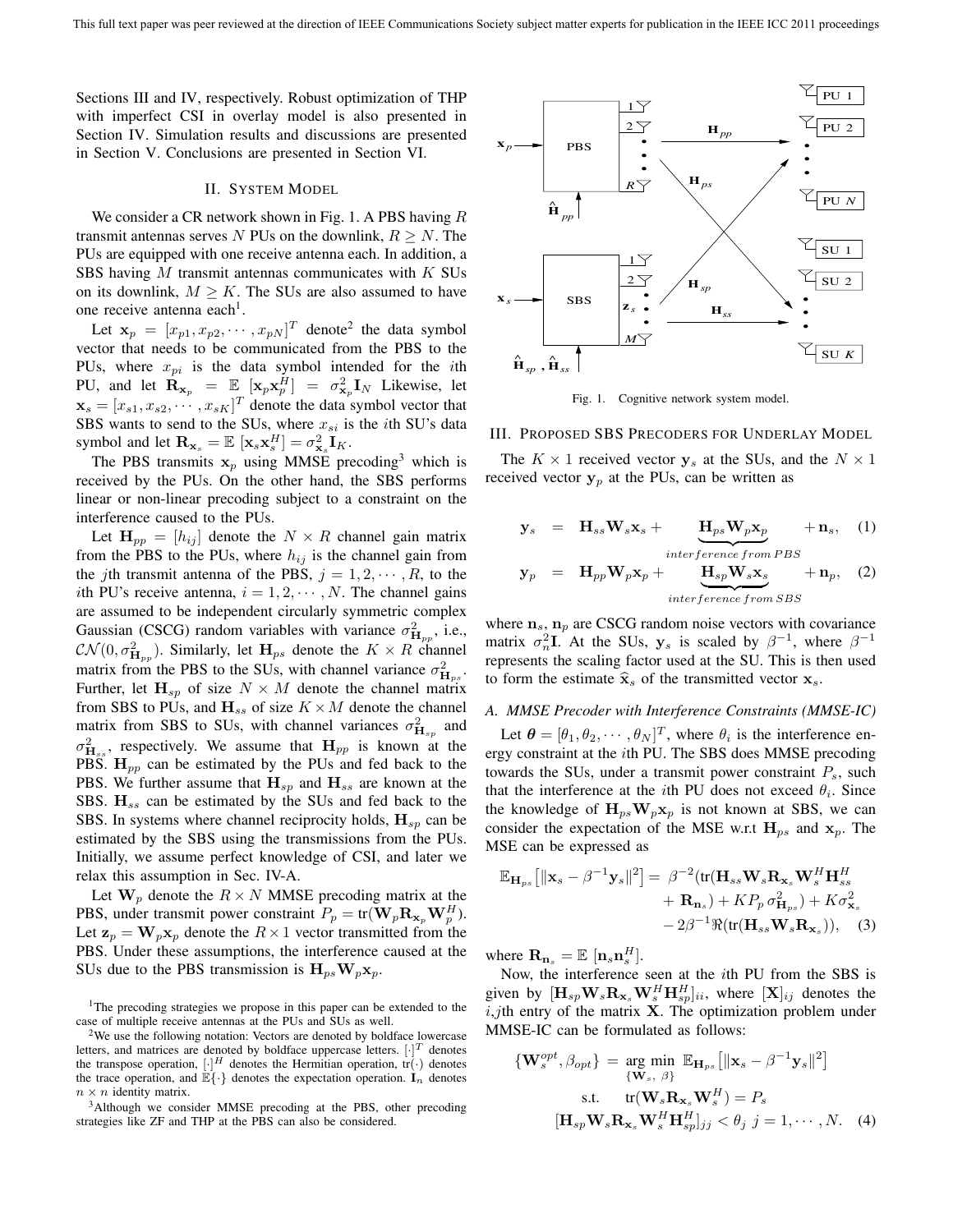

Fig. 2. Proposed THP precoder at the SBS with interference constraints.

The above problem represents an inequality constrained optimization problem. The interference constraint at the ith PU is said to be an active or a binding constraint, if  $[\mathbf{H}_{sp}\mathbf{W}_{s}\mathbf{R}_{\mathbf{x}_{s}}\mathbf{W}_{s}^{H}\mathbf{H}_{sp}^{H}]_{ii} > \theta_{i}$ . Otherwise, it is called an inactive constraint. The inactive constraints can be ignored without affecting the optimum solution [11]. In solving the above optimization problem, we adopt the following strategy. A normal MMSE filter is first derived without the interference constraints [8], and is used to check whether the constraint at each PU is active. If all the constraints are inactive, then the normal MMSE filter is used in the precoding process. On the contrary, if the interference constraints are active at certain PUs, then only the set of active constraints are considered for the optimization problem. The inequality constraint in (4) can be converted to equality constraint, by setting  $[\mathbf{H}_{sp}\mathbf{W}_{s}\mathbf{R}_{\mathbf{x}_{s}}\mathbf{W}_{s}^{H}\mathbf{H}_{sp}^{H}]_{ii} = \theta_{i}$ , for the PUs at which the constraint is active [11]. In the following, we derive the optimum filter under the assumption that the interference constraint at each PU is active. The extension to the case when the constraint is active at only a subset of the PUs is straightforward. By the method of Lagrangian multipliers, the solution to the above problem is given by

$$
\tilde{\mathbf{W}}_s = (\mathbf{H}_{ss}^H \mathbf{H}_{ss} + \rho \mathbf{I}_M + \mathbf{H}_{sp}^H \mathbf{\Lambda} \mathbf{H}_{sp})^{-1}
$$
 (5)

$$
\mathbf{W}_s^{opt} = \beta_{opt} \tilde{\mathbf{W}}_s, \tag{6}
$$

$$
\beta_{opt} = P_s/\text{tr}(\tilde{\mathbf{W}}_s \mathbf{R}_{\mathbf{x}_s} \tilde{\mathbf{W}}_s^H), \tag{7}
$$

where  $\Lambda = \text{diag}(\lambda_1, \lambda_2, \dots, \lambda_N)$  is a  $N \times N$  diagonal matrix with *i*,*i*th entry equal to  $\lambda_i$ .  $\rho$ ,  $\lambda_1$ ,  $\cdots$ ,  $\lambda_N \in \mathbb{R}$  are scalar multipliers, such that the following conditions are satisfied:

$$
\rho P_s + \sum_{i=1}^N \lambda_i \theta_i = \text{tr}(\mathbf{R}_{\mathbf{n}_s}) + K P_p \sigma_{\mathbf{H}_{ps}}^2, \qquad (8)
$$

$$
\lambda_i \geq 0, \ i = 1, \cdots, N. \tag{9}
$$

Let  $\boldsymbol{\lambda} = [\lambda_1, \cdots, \lambda_N]^T$ . Unlike in a normal MMSE filter, here ρ and *λ* have to be found numerically. We obtain *λ* through a parallel bisection search till the interference constraints are satisfied at all PUs, and use it to compute  $\rho$ . These are used to compute the optimum filter  $\mathbf{W}_s^{opt}$  in (6) and  $\beta_{opt}$  in (7).

## *B. THP Precoder with Interference Constraints (THP-IC)*

Next, we propose a THP precoder at the SBS with interference constraints. The proposed scheme preforms THP precoding on the signal vector **x**s. The THP precoder comprises of a permutation matrix **P** of size  $K \times K$ , a backward matrix filter **B** of size  $K \times K$ , and a feedforward matrix filter  $W_s$  of size  $M \times K$ , as shown in Fig. 2. After permutation by **P**, the signal vector is iteratively filtered by  $\mathbf{B}^H$ , which is a  $K \times K$ 

lower triangular matrix with unit diagonal entries. It is then followed by the modulo operator to form the  $K \times 1$  signal vector  $v_s$ . The modulo operation is done to reduce the signal power increase due to the filtering with  $B<sup>H</sup>$ . The modulo operator for a complex variable  $c$  is defined as

$$
M(c) = c - [\Re(c)/a + 1/2]a - j[\Im(c)/a + 1/2]a
$$
, (10)

where  $j = \sqrt{-1}$ , and a depends on the constellation; e.g.,  $a = 2\sqrt{2}$  for QPSK symbols [10]. Note that each symbol in **v**<sub>s</sub> is an element of the set  $\mathbb{M} = \{x+jy \mid x, y \in [-a/2, a/2)\}.$ It is popularly assumed that both the real and imaginary parts of each symbol in  $v<sub>s</sub>$  are distributed uniformly resulting in a variance of  $\sigma_{\mathbf{v}_s}^2 = a^2/6$ . Since the modulo operator is not applied to the first component of  $v_s$ , it has a variance of  $\sigma_{\mathbf{x}_s}^2$ . Consequently,  $\mathbf{R}_{\mathbf{v}_s} = \mathbb{E} [\mathbf{v}_s \mathbf{v}_s^H]$  is given by  $\mathbf{R}_{\mathbf{v}_s} = \text{diag}(\sigma_{\mathbf{x}_s}^2, \sigma_{\mathbf{v}_s}^2, \cdots, \sigma_{\mathbf{v}_s}^2)$ . The vector  $\mathbf{v}_s$  is filtered by the  $M \times K$  feedforward matrix  $\mathbf{W}_s$ , and the resulting  $M \times 1$ output vector  $\mathbf{W}_s \mathbf{v}_s$  is transmitted using M transmit antennas. At the SUs,  $y_s$  is scaled by  $\beta^{-1}$  and then the modulo operator is applied to form the signal vector  $\mathbf{r}_s$ , i.e.,  $\mathbf{r}_s = M(\beta^{-1}\mathbf{y}_s)$ . The vector  $\mathbf{r}_s$  is then used to form the estimate  $\hat{\mathbf{x}}_s$  of the transmitted vector  $x_s$ . In the following subsection, we derive the matrix filters  $\bf{B}$  and  $\bf{W}_{s}$  for our system with interference constraints at PUs.

*Optimum Design of Matrix Filters* **B** *and* **W**s: For a given permutation matrix **P**, we jointly optimize  $\mathbf{B}^H$ ,  $\mathbf{W}_s$  and  $\beta$  to minimize the MSE between  $\hat{\mathbf{x}}_s$  and  $\mathbf{x}_s$ , i.e.,  $\mathbb{E}[\|\mathbf{x}_s - \hat{\mathbf{x}}_s\|^2].$ The presence of the modulo operator in Fig. 2 introduces non-linearity. The modulo operator at the precoder and at the receiver can be removed to get an equivalent linear representation of the system by making use of an auxiliary vector  $t_s$ , chosen in such a way that the components of  $v<sub>s</sub>$  remain unchanged [8,9]. Specifically, the vector  $t_s$  is introduced at the input of the permutation matrix of the precoder and also at the output of the SUs, as follows. At the precoder side, the vector  $t_s$  is added to  $x<sub>s</sub>$  to form the new input vector to the permutation matrix  $\mathbf{u}_s$ , i.e.,  $\mathbf{u}_s = \mathbf{x}_s + \mathbf{t}_s$ . At the SU receiver side, let  $\hat{\mathbf{u}}_s$  represent the output of the SUs scaled by  $\beta^{-1}$  in the equivalent linear model, i.e.,  $\hat{\mathbf{u}}_s = \beta^{-1} \mathbf{y}_s$ . Then, the corresponding modulo operator at the receive side is modeled by subtracting  $t_s$  from  $\hat{\mathbf{u}}_s$  to form the estimate  $\hat{\mathbf{x}}_s$ , i.e.,  $\hat{\mathbf{x}}_s = \hat{\mathbf{u}}_s - \mathbf{t}_s$ . Using the above equivalent linear model, the vector  $v<sub>s</sub>$  can be written in terms of  $\mathbf{u}_s$  as  $\mathbf{v}_s = \mathbf{P}\mathbf{u}_s - (\mathbf{B}^H - \mathbf{I}_K)\mathbf{v}_s$ . Solving for  $\mathbf{u}_s$ , we get  $\mathbf{u}_s = \mathbf{P}^T \mathbf{B}^H \mathbf{v}_s$ . Now, the MSE can be equivalently expressed in terms of  $\mathbf{u}_s$  and  $\widehat{\mathbf{u}}_s$  as

$$
\mathbb{E}_{\mathbf{H}_{ps}}[\|\mathbf{u}_{s} - \widehat{\mathbf{u}}_{s}\|^{2}] = \beta^{-2}(\text{tr}(\mathbf{H}_{ss}\mathbf{W}_{s}\mathbf{R}_{\mathbf{v}_{s}}\mathbf{W}_{s}^{H}\mathbf{H}_{ss}^{H} + \mathbf{R}_{\mathbf{n}_{s}}) + KP_{p}\sigma_{\mathbf{H}_{ps}}^{2}) + \text{tr}(\mathbf{P}^{T}\mathbf{B}^{H}\mathbf{R}_{\mathbf{v}_{s}}\mathbf{B}\mathbf{P}) - 2\beta^{-1}\Re(\text{tr}(\mathbf{H}_{ss}\mathbf{W}_{s}\mathbf{R}_{\mathbf{v}_{s}}\mathbf{B}\mathbf{P})). \quad (11)
$$

The optimum matrix filters  $\bf{B}$  and  $\bf{W}_{s}$  need to satisfy the following constraints:  $i)$  the total transmit power at the SBS should be equal to  $P_s$ , ii) the feedback filter  $\mathbf{B}^H$  must be unit lower triangular, so that  $(\mathbf{B}^H - \mathbf{I}_K)$  is strictly lower triangular, which is necessary to ensure causality of the feedback loop, and *iii*) the interference at the *i*th PU should not exceed  $\theta_i$ .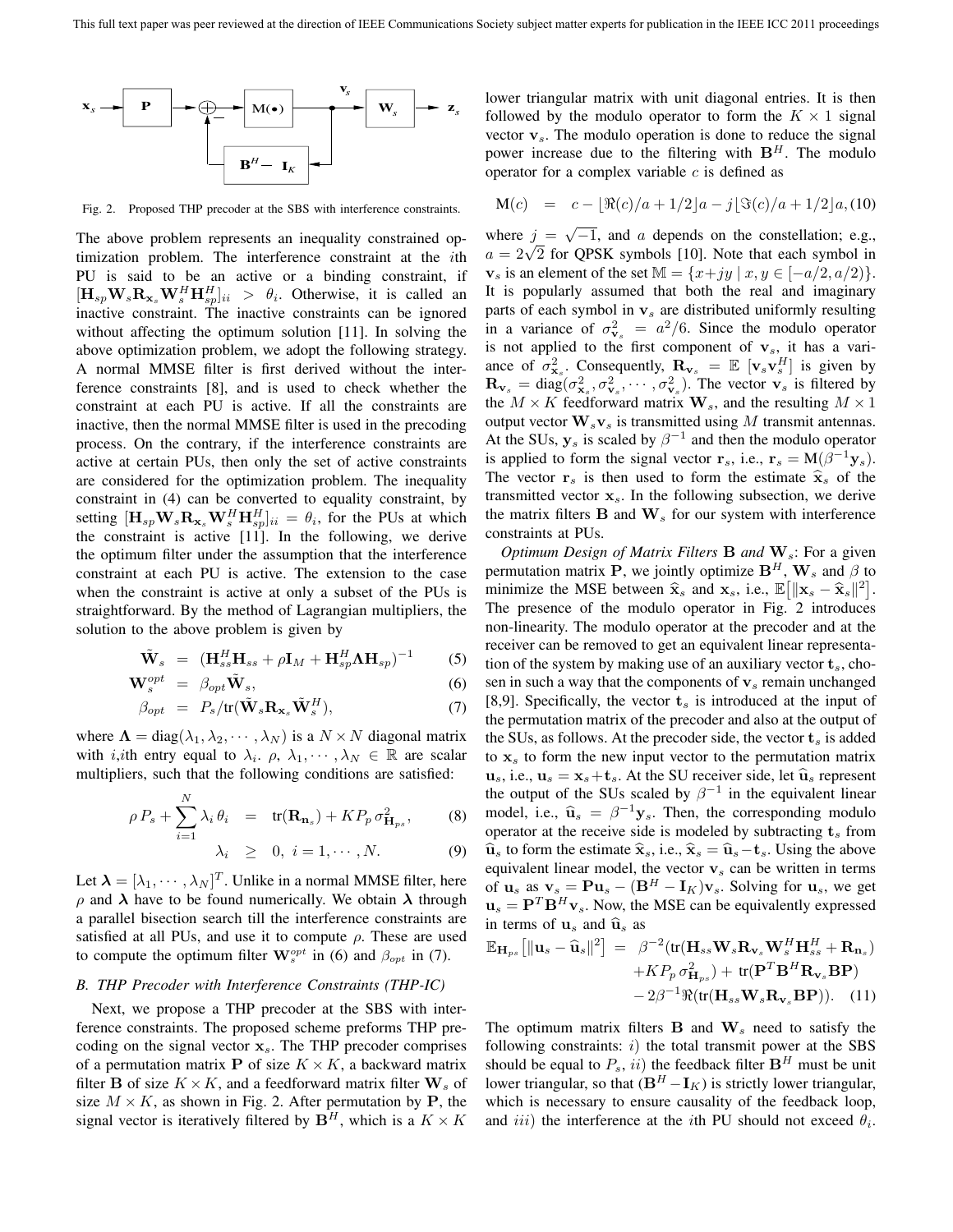The optimization problem under the above constraints can be formulated as

$$
\begin{aligned} \{\mathbf{W}_{s}^{opt}, \mathbf{B}_{opt}^H, \beta_{opt}\} &= \mathop{\arg\min}_{\{\mathbf{W}_s, \mathbf{B}^H, \beta\}} \mathbb{E}_{\mathbf{H}_{ps}} \big[\|\mathbf{u}_s - \widehat{\mathbf{u}}_s\|^2\big] \\ \text{s.t.} \qquad \text{tr}(\mathbf{W}_s \mathbf{R}_{\mathbf{v}_s} \mathbf{W}_s^H) &= P_s \\ \mathbf{S}_i \ (\mathbf{B}^H - \mathbf{I}_K) \mathbf{e}_i = \mathbf{0}_i \ i = 1, \cdots, K \\ [\mathbf{H}_{sp} \mathbf{W}_s \mathbf{R}_{\mathbf{v}_s} \mathbf{W}_s^H \mathbf{H}_{sp}^H]_{jj} &< \theta_j \ j = 1, \cdots, N, (12) \end{aligned}
$$

where  $e_i$  is the *i*th column of  $I_K$ , and  $S_i = [I_i, 0_{i \times K-i}]$  is the  $i \times K$  selection matrix. The above problem represents an inequality constrained optimization problem, and we use the technique developed in Sec. III-A to convert the problem to an equality constrained one. In the following, it is assumed that the interference constraint is active at each PU.

For a given **P**, by the method of Lagrangian multipliers, the solution to the equality constraint problem is

$$
\mathbf{B}_{opt}^H = \sum_{i=1}^K \mathbf{P} \mathbf{A} \mathbf{P}^T \mathbf{S}_i^T (\mathbf{S}_i \mathbf{P} \mathbf{A} \mathbf{P}^T \mathbf{S}_i^T)^{-1} \mathbf{S}_i \mathbf{e}_i \mathbf{e}_i^T, \tag{13}
$$

$$
\tilde{\mathbf{W}}_s = \sum_{i=1}^K \mathbf{C} \mathbf{H}_{ss}^H \mathbf{A} \mathbf{P}^T \mathbf{S}_i^T (\mathbf{S}_i \mathbf{P} \mathbf{A} \mathbf{P}^T \mathbf{S}_i^T)^{-1} \mathbf{S}_i \mathbf{e}_i \mathbf{e}_i^T, \quad (14)
$$

$$
\mathbf{W}_s^{opt} = \beta_{opt} \tilde{\mathbf{W}}_s, \tag{15}
$$

$$
\beta_{opt} = P_s/\text{tr}(\tilde{\mathbf{W}}_s \mathbf{R}_{\mathbf{v}_s} \tilde{\mathbf{W}}_s^H), \tag{16}
$$

where  $\mathbf{C} = (\mathbf{H}_{ss}^H \mathbf{H}_{ss} + \rho \mathbf{I}_M + \mathbf{H}_{sp}^H \mathbf{\Lambda} \mathbf{H}_{sp})^{-1}$  and  $\mathbf{A} =$  $(\mathbf{I}_K - \mathbf{H}_{ss} \mathbf{C} \mathbf{H}_{ss}^H)^{-1}$ .  $\rho$ ,  $\Lambda$  satisfy (8), (9) and are computed numerically as described in Sec. III-A. These are used to compute the optimum filters  $\mathbf{B}_{opt}^H$ ,  $\mathbf{W}_s^{opt}$  in (13), (15), respectively, and  $\beta_{opt}$  in (16). We refer to the above precoding as THP-IC.

*Optimization over* **P***:* In the above, we have obtained optimum  $\mathbf{B}_{opt}^H$ ,  $\mathbf{W}_{s}^{opt}$  and  $\beta_{opt}$  by minimizing the MSE for a fixed **P** with interference constraint *θ*. The MSE can be further reduced by optimizing over **P**. Two efficient algorithms that optimize over **P** in a normal THP have been reported in [8,9]. However, the algorithm proposed in [9] cannot be used in our problem for the following reason. We find through simulations that, for values of  $\theta_i$  of practical interest,  $\rho \in \mathbb{R}^+$ . For these values of  $\rho$ , **C** is positive definite, which makes **A** a nonpositive definite matrix. Consequently, the algorithm in [9], which requires the corresponding **A** to be positive definite to solve for the normal THP filters, cannot be applied. Hence, we adopt the algorithm in [8] for optimizing over **P**.

#### IV. PROPOSED SBS PRECODERS FOR OVERLAY MODEL

In this section, we assume that PBS transmit vector  $z_p =$  $W_p x_p$  is non-causally made available at the SBS. The SBS pre-cancels  $z_p$  vector and performs THP precoding on the pre-cancelled data, subject to a constraint on the interference caused to the PUs. We further assume that in addition to  $\mathbf{H}_{sp}$ and  $H_{ss}$ , the channel matrix from the PBS to the SUs,  $H_{ps}$ is also known at the SBS.  $H_{ps}$  can be estimated by the SUs and fed back to the SBS.

The proposed scheme preforms THP precoding on the signal vector  $\tilde{\mathbf{x}}_s$ , which is formed by pre-subtracting the interference at the SUs due to PBS transmission, as



Fig. 3. THP at SBS with PBS data pre-cancellation (overlay model).

$$
\tilde{\mathbf{x}}_s = \mathbf{x}_s - \beta^{-1} \mathbf{H}_{ps} \mathbf{z}_p, \qquad (17)
$$

The PBS interference is scaled by  $\beta^{-1}$  in (17) to compensate for the increase in signal power introduced by the feedforward filter **W**<sub>s</sub>. Unlike in a normal THP, due to PBS interference pre-subtraction in the proposed scheme, the modulo operator has to be applied to the first component of  $v<sub>s</sub>$  also, which results in an equal variance of  $\sigma_{\mathbf{v}_s}^2$  for all the components. Consequently,  $\mathbf{R}_{\mathbf{v}_s} = \mathbb{E} [\mathbf{v}_s \mathbf{v}_s^H] = \sigma_{\mathbf{v}_s}^2 \mathbf{I}_K$ .

Thus, instead of  $x_s$ ,  $\tilde{x}_s$  is now fed to the permutation matrix **P** in Fig. 2. Apart from this difference, the design of the optimum filters is on the same lines as the one derived in Sec. III-B, and the optimum filters are given by (13), (15) and (16), with the exception that,  $\rho$  and  $\Lambda$  satisfy the following equations

$$
\rho P_s + \sum_{i=1}^{N} \lambda_i \theta_i = \text{tr}(\mathbf{R}_{\mathbf{n}_s}), \qquad (18)
$$

$$
\lambda_i \geq 0, \ i = 1, \cdots, N. \tag{19}
$$

We refer to this scheme as THP-IC-PC (THP-IC with precancellation). We provide below the analysis for the THP with PBS data pre-cancellation, where  $X^{(k)}$  denotes the kth column of the matrix **X**. Let  $q_{k,j} = \beta^{-1} \left( \mathbf{H}_{ss}^{H(k)} \right)^H \mathbf{W}_s^{(j)} v_{sj}$ ,  $t_j =$  $(\mathbf{B}^H - \mathbf{I}_K)^{(j)} v_{sj}$  and  $i_p = \beta^{-1} (\mathbf{H}_{ps}^{H(k)})^H \mathbf{z}_p$ . The received symbol by the kth SU is

$$
r_{sk} = (q_{k,k} + \sum_{j \neq k} q_{k,j} + i_p + \beta^{-1} n_{sk}) \text{mod } a
$$
  
=  $(q_{k,k} + \sum_{j \neq k} q_{k,j} + i_p + \beta^{-1} n_{sk} + \sum_{j < k} t_j - \sum_{j < k} t_j) \text{mod } a$   
=  $(q_{k,k} + \sum_{j \neq k} q_{k,j} + i_p + \beta^{-1} n_{sk} + \tilde{x}_{sk} - v_{sk} - \sum_{j < k} t_j) \text{mod } a$ 

where a is defined in (10) and  $(\sum_{j < k} t_j)$  mod  $a = (\tilde{x}_{sk}$  $v_{sk}$ ) mod a. Since  $q_{k,k} \approx v_{sk}$  and using (17), the above equation can be further simplified as

$$
r_{sk} = (x_{sk} + \sum_{j \neq k} q_{k,j} - \sum_{j < k} t_j + \beta^{-1} n_{sk}) \mod a \quad (20)
$$

From the above equation, it can be seen that the interference from the PBS at the kth SU is cancelled out due to precancellation at the SBS.

#### *A. Robust Design of Optimum Filters with Imperfect CSI*

In this subsection, we address the issue of imperfect CSI at the SBS. We consider the following stochastic error model for the CSI error. The true channel matrix  $\mathbf{H}_{x,y}$ , is represented as

$$
\mathbf{H}_{xy} = \hat{\mathbf{H}}_{xy} + \mathbf{E}_{xy}, \qquad x, y \in \{p, s\},
$$
 (21)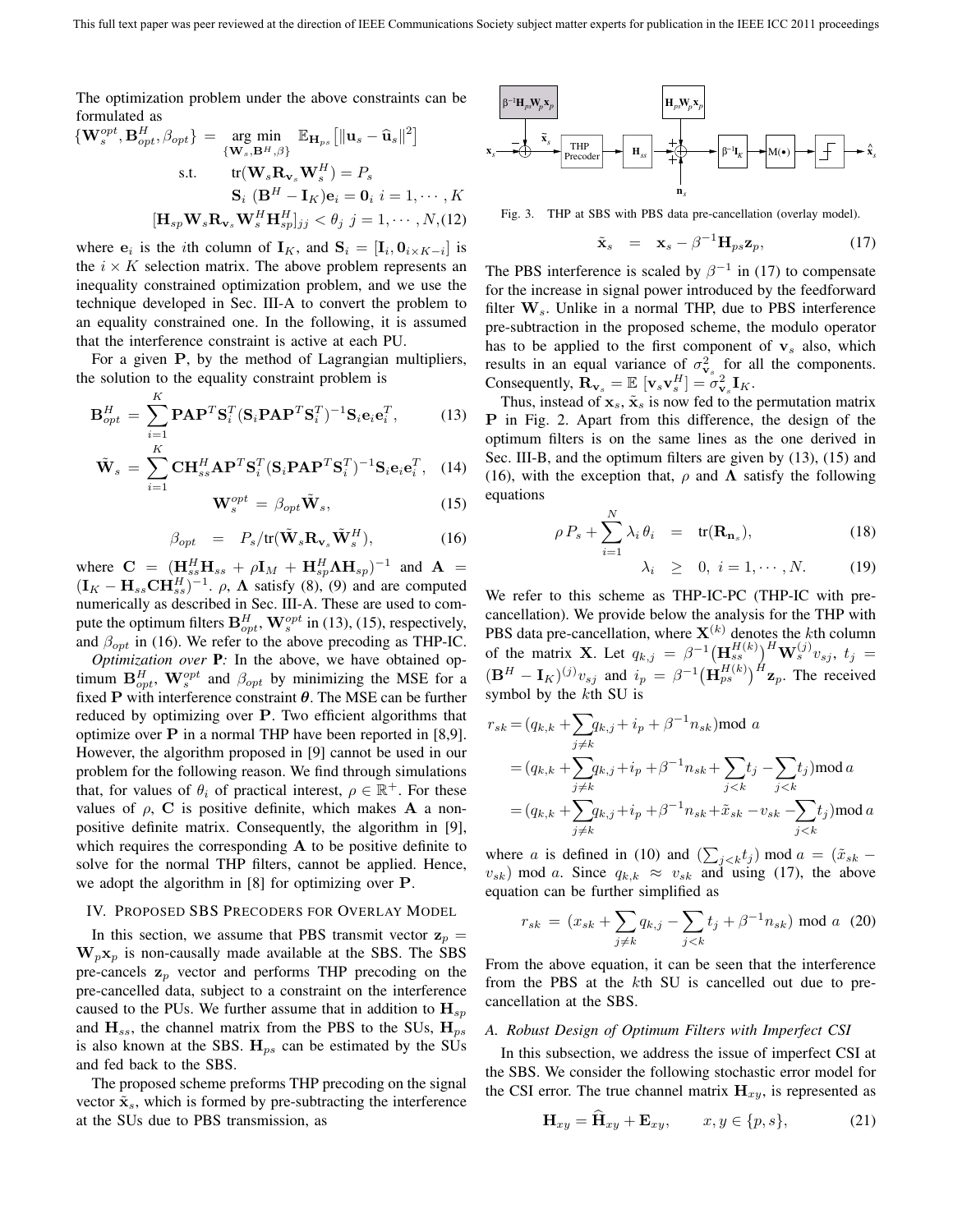where  $H_{xy}$  is the estimated CSI and  $E_{xy}$  is the CSI error matrix.  $\mathbf{E}_{xy}$  is assumed to be Gaussian distributed with zero mean and  $\mathbb{E}[\mathbf{E}_{xy}\mathbf{E}_{xy}^H] = \sigma_{\mathbf{E}_{xy}}^2 \mathbf{I}$  where **I** is an identity matrix of appropriate dimension. This statistical model is suitable for systems with uplink-downlink reciprocity. We further assume that the SBS has perfect knowledge of  $\mathbf{H}_{ss}$  but has only the imperfect estimates  $H_{ps}$  and  $H_{sp}$ .

The residual error in  $r_s$ , neglecting the modulo loss is  $\mathbf{E}_{ps}\mathbf{z}_p$ . Since  $\mathbf{E}_{ps}$  is a random matrix, the MSE is a random variable, and the expectation of the MSE is minimized in such cases. Now, the expected value of the MSE is same as (11) with the term  $KP_p \sigma_{\mathbf{H}_{ps}}^2$  replaced by  $KP_p \sigma_{\mathbf{E}_{ps}}^2/R$ .

Due to uncertainty in the knowledge of  $\mathbf{H}_{sp}$  at the SBS, the exact interference caused to the PUs by the SBS is not known. In such cases, the expected value of the interference caused to the PUs is made to be below a threshold. Taking the expected value of the interference caused to the *i*th PU w.r.t  $\mathbf{E}_{sp}$ 

$$
\mathbb{E}_{\mathbf{E}_{sp}}\big[\mathbf{H}_{sp}\mathbf{W}_{s}\mathbf{R}_{\mathbf{v}_{s}}\mathbf{W}_{s}^{H}\mathbf{H}_{sp}^{H}\big]_{ii} = \big[\widehat{\mathbf{H}}_{sp}\mathbf{W}_{s}\mathbf{R}_{\mathbf{v}_{s}}\mathbf{W}_{s}^{H}\widehat{\mathbf{H}}_{sp}^{H}\big]_{ii} + P_{s}\sigma_{\mathbf{E}_{sp}}^{2}/M
$$
(22)

The optimization problem with considered CSI error model can be formulated similar to (12) with the third constraint replaced by the following constraint

$$
\left[\widehat{\mathbf{H}}_{sp}\mathbf{W}_{s}\mathbf{R}_{\mathbf{v}_{s}}\mathbf{W}_{s}^{H}\widehat{\mathbf{H}}_{sp}^{H}\right]_{jj} \quad \langle \quad \theta_{j}' \ j=1,\cdots,N, \quad (23)
$$

where  $\theta'_{j} = \theta_{j} - P_{s}\sigma_{\mathbf{E}_{sp}}^{2}/M$ . The optimum filters are given by (13), (15) and (16).  $\rho$  and  $\Lambda$  satisfy (8), (9) with the term  $KP_p \, \sigma_{\mathbf{H}_{ps}}^2$  replaced by  $KP_p \, \sigma_{\mathbf{E}_{ps}}^2/R$  in (8) and are computed numerically as described in Sec. III-A.

# V. SIMULATION RESULTS

In this section, we present the simulated bit error rate (BER) performance results at the SUs and interference energy at the PUs, achieved by the proposed precoding schemes. The average signal-to-noise ratio (SNR) at the SU receiver with a transmit energy constraint  $P_s$  at the SBS is  $P_s/\text{tr}(\mathbf{R}_{\mathbf{n}_s})$ , and the SNR at the PU receiver with a transmit energy constraint  $P_p$  at the PBS is  $P_p/\text{tr}(\mathbf{R}_{\mathbf{n}_p})$ , where  $\mathbf{R}_{\mathbf{n}_p} = \mathbb{E}[\mathbf{n}_p \mathbf{n}_p^H]$ . PU SNRs are fixed at 6 dB and modulation employed is QPSK. We consider a licensed primary network consisting of  $N = 2$ PUs, and a PBS with  $R = 2$  transmit antennas. The secondary network consists of a SBS equipped with  $M = 4$  antennas, and  $K = 2$  SUs. The channel variances are taken to be  $\sigma^2_{{\bf H}_{pp}} = \sigma^2_{{\bf H}_{ss}} = \sigma^2_{{\bf H}_{ps}} = \sigma^2_{{\bf H}_{sp}} = 1.$ 

*On the choice of*  $\theta_i$ : Let  $SINR_i$  denote the received signal-to-interference-plus-noise ratio (SINR) at the *i*th PU with simultaneous transmissions from PBS and SBS. Let  $SNR_i$  denote the received SNR at the *i*th PU when the secondary network is absent. What constitutes an acceptable level of interference to the PUs can be the system operator's choice. One possible way of choosing  $\theta_i$  would be to put a condition on the  $SINR_i$ . Here, we stipulate that at ith PU, the  $SINR_i \geq 0.75 SNR_i$ , i.e., there is at most a degradation of 25% in the value of  $SNR_i$ . Solving for  $\theta_i$  at the *i*th PU yields,  $\theta_i \leq \sigma_n^2/3$ . For the system parameters considered in



Fig. 4. Secondary User BER performance of the proposed precoding schemes at interference temperature  $\theta_i = -4.7$  dB,  $\forall i$ . PU SNR = 6 dB.  $R = N = 2$ ,  $M = 4$ ,  $K = 2$ . QPSK modulation.



Fig. 5. Interference at the Primary User due to SBS transmission. Interference temperature  $\theta_i = -4.7$  dB,  $\forall i$ . PU SNR = 6 dB.  $R = N = 2$ ,  $M = 4$ ,  $K = 2$ . QPSK modulation.

the simulation, this evaluates to  $\theta_i \approx -4.7$  dB  $\forall i$ . We will show the SU BER performance and interference caused to the PU at this interference temperature of −4.7 dB.

In Fig. 4, we plot the SU BER performance of the proposed precoding schemes in the considered system setting. From Fig. 4, it can be seen that the THP-IC performs significantly better than MMSE-IC at high SNRs. Also plotted in this figure is the performance of THP-IC-PC scheme which does PBS data pre-cancellation (overlay). It can be observed that the overlay scheme gives more than an order of magnitude improvement in BER performance over the underlay schemes without precancellation.

In Fig. 5, we have plotted the interference energy at the PUs